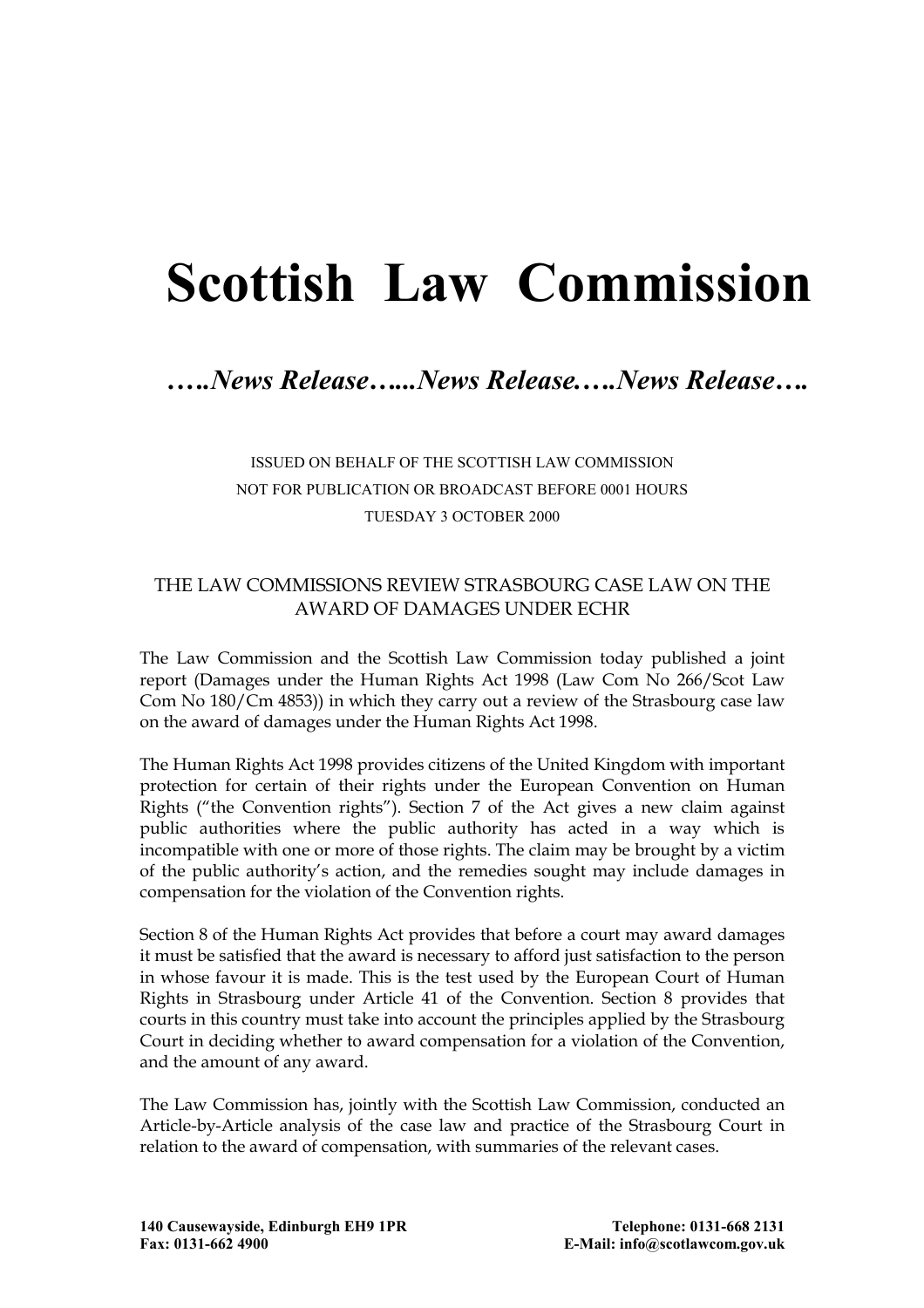**The Chairmen of the Commissions, Mr Justice Carnwath CVO and Lord Gill, said today:** 

**"With the implementation of the Human Rights Act 1998 the courts will face difficult questions on the award of compensation for human rights violations. This Report seeks to inform all court users of the relevant case law of the Strasbourg Court and its implications for courts in the United Kingdom."** 

The primary principle governing the award of compensation by that Court is that the victim should, as far as possible, be placed in the same position as if the violation of his or her rights had not occurred. This approach is not significantly different to the rules currently applied by courts in this country to the award of damages. Where courts have established appropriate levels of compensation for particular types of loss in other claims under English or Scots law, we anticipate that similar rules will be used in relation to claims under the Human Rights Act.

There are some points where the practice of the Strasbourg Court differs from that in the United Kingdom. For example, unlike a court in England, the Strasbourg Court does not award punitive damages. Conversely, the Strasbourg Court has awarded compensation in relation to some forms of non-pecuniary, or intangible, loss – such as for interference in the relationship between parent and child – which have not yet been recognised by courts in this country.

The report does not propose legislation. Instead it provides useful and informative guidance for court users dealing with the new Human Rights Act.

### **N O T ES FO R E D I T O RS**

- **1.** The Law Commission and the Scottish Law Commission were set up by the Law Commissions Act 1965 to promote the reform of the law.
	- The Hon Mr Justice Carnwath CVO The Hon Lord Gill *(Chairman) (Chairman)* Professor Hugh Beale Mr Patrick Hodge OC Mr Charles Harpum Professor Gerard Maher Judge Alan Wilkie QC Professor Kenneth Reid

#### **2. THE LAW COMMISSIONERS THE SCOTTISH LAW COMMISSIONERS**

- Professor Joseph Thomson
- **3.** The full text of the report, together with a summary, is available on the Internet at **http://www.lawcom.gov.uk OR http://www.scotlawcom.gov.uk**

It is also available from The Stationery Office priced at £18.75.